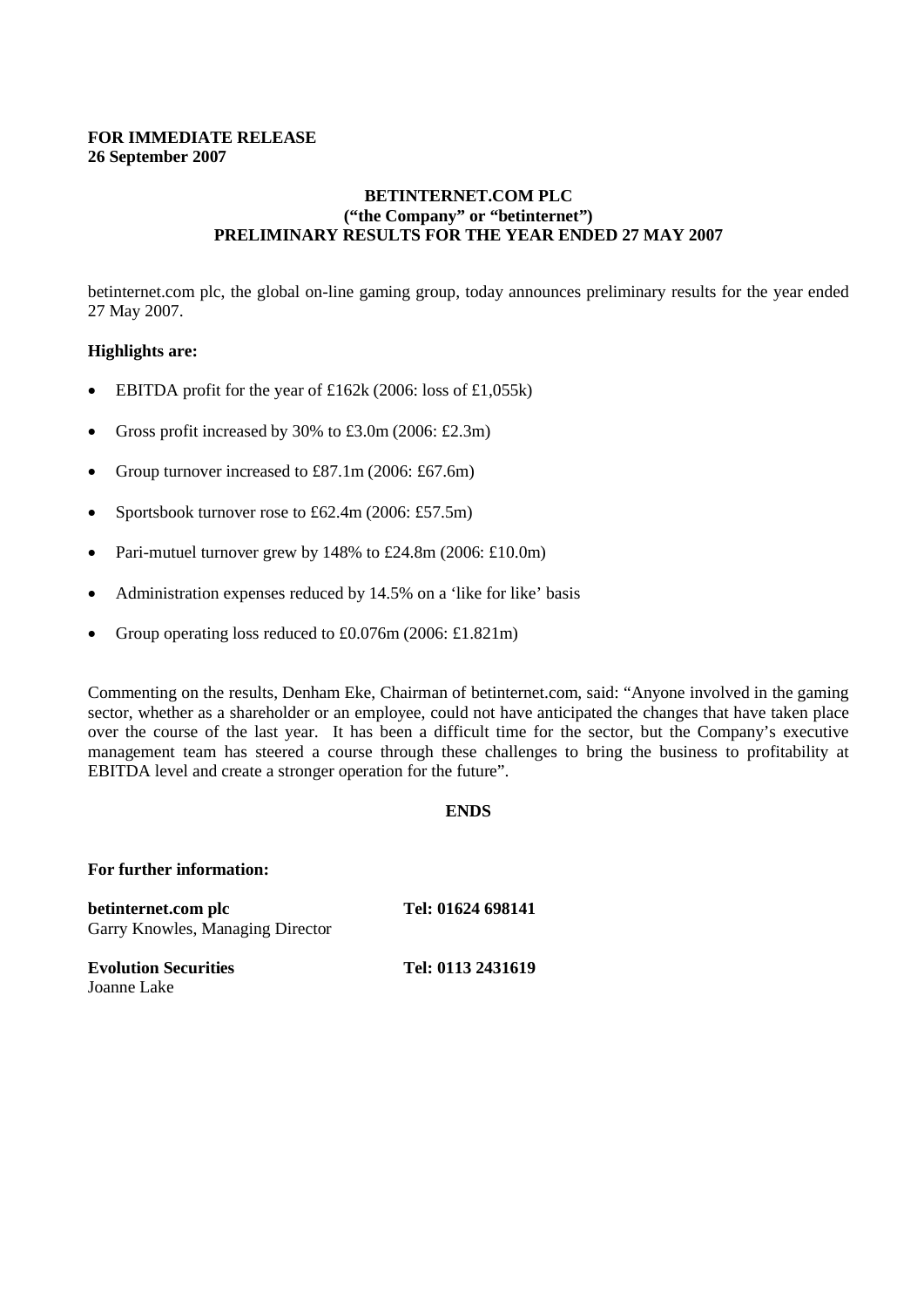# **Notes to editors:**

The following are attached:

Chairman's Statement Operational Review Consolidated Profit & Loss Consolidated Balance Sheets Consolidated Cash Flow Statements Notes to the Accounts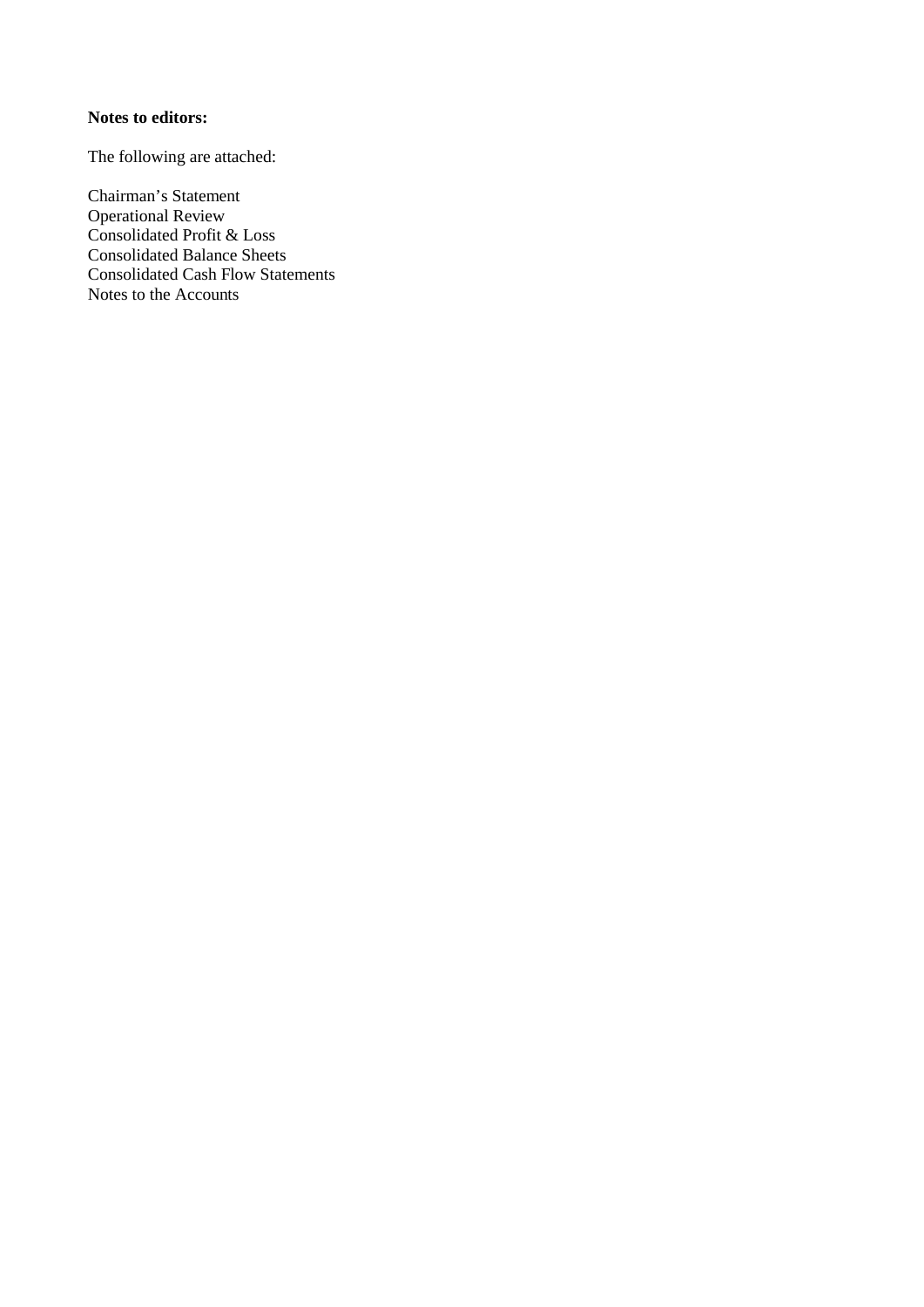# **Chairman's Statement**

# **Introduction**

In what has been a turbulent year for gaming companies, I am pleased to report that your Company has achieved a profit of £162k (2006: loss of £1,055k) at EBITDA level for the financial year, building on the positive progress announced at the half-year. Our pari-mutuel operation, European Wagering Services (EWS) has continued to perform well, with its range of services being used by an increasing number of customers.

The Company has benefited from the ownership of its own sportsbook website software and a number of customer-facing enhancements have been introduced throughout the year. These include the addition of more sports betting content and fixed-odds games and we now offer betting on a number of additional football leagues around the world. In conjunction with this, we have improved our internal systems to enable our traders to better manage this extended offering. Furthermore, we have continued to enhance the look-and-feel of the website, its customer-facing features and ease of navigation.

# **Strategy**

Following the appointment of a new Chief Operating Officer, the board has focused on developing the growth strategy for the business. Initially, this centred on the enhancement of our pari-mutuel website, as this generates the highest margins. Our aim was to take advantage of the restrictions on fixed-odds horseracing betting imposed by the Unlawful Internet Gaming Enforcement Act (UIGEA) by enhancing our UIGEA compliant offering. However, following the introduction of the UIGEA and the withdrawal of Neteller's payment solutions from the US gaming market, it became apparent that banking and financial institutions were taking a risk-averse view of any gaming that originated from the US, whether compliant with the UIGEA or not. As a result, EWS has recently found it increasingly difficult to find suitable banking partners for its business. Processes have been established which enable EWS to trade as normal and work is ongoing to establish a suitable long-term robust payment solution. Accordingly, the planned redesign of our pari-mutuel website will be progressed once this solution has been put in place.

Due to the nature of pari-mutuel betting and the composition of EWS' customer base, there has been no material impact as a result of the banking issue on the existing operation. The board remains confident that current activity levels will be maintained going forward and our Managing Director, in his Operational Review, reflects on the post-year end developments that we are currently undertaking to ensure further growth for EWS.

With regard to the sportsbook operation, following the launch of our new platform prior to the 2006 World Cup finals, we have made a number of enhancements to the www.betinternet.com website. These have included a much-simplified inputting engine for football markets, which has enabled our traders to offer betting opportunities on many more matches to keep pace with demand from our customers, who increasingly have access to more live pictures. For example, we now offer Asian Handicap betting on the Singapore, Russian, Brazilian and Argentinean leagues, amongst others. In parallel with this, we have developed a number of monitoring tools that alert our trading team to any global price movements or potential arbitrage opportunities.

In the last two months of the financial year, our developers worked on the integration of our UK and Irish horseracing offering. This was soft-launched prior to Royal Ascot in June and we plan a full marketing launch of this product in October 2007 when full-functionality is implemented. We anticipate that this will increase the appeal of our website www.betinternet.com within the British Isles and help to reduce our reliance on football betting.

The sportsbook operation has maintained a good relationship with its banking and industry partners and, as previously announced, also remains fully compliant with the UIGEA.

We have continued to seek a strategic acquisition for our sportsbook operation as part of our strategy for growth; however, the board has yet to identify a sufficiently compelling opportunity. This will remain an area of focus for the forthcoming year, but not to the detriment of driving the organic growth of our existing sportsbook business.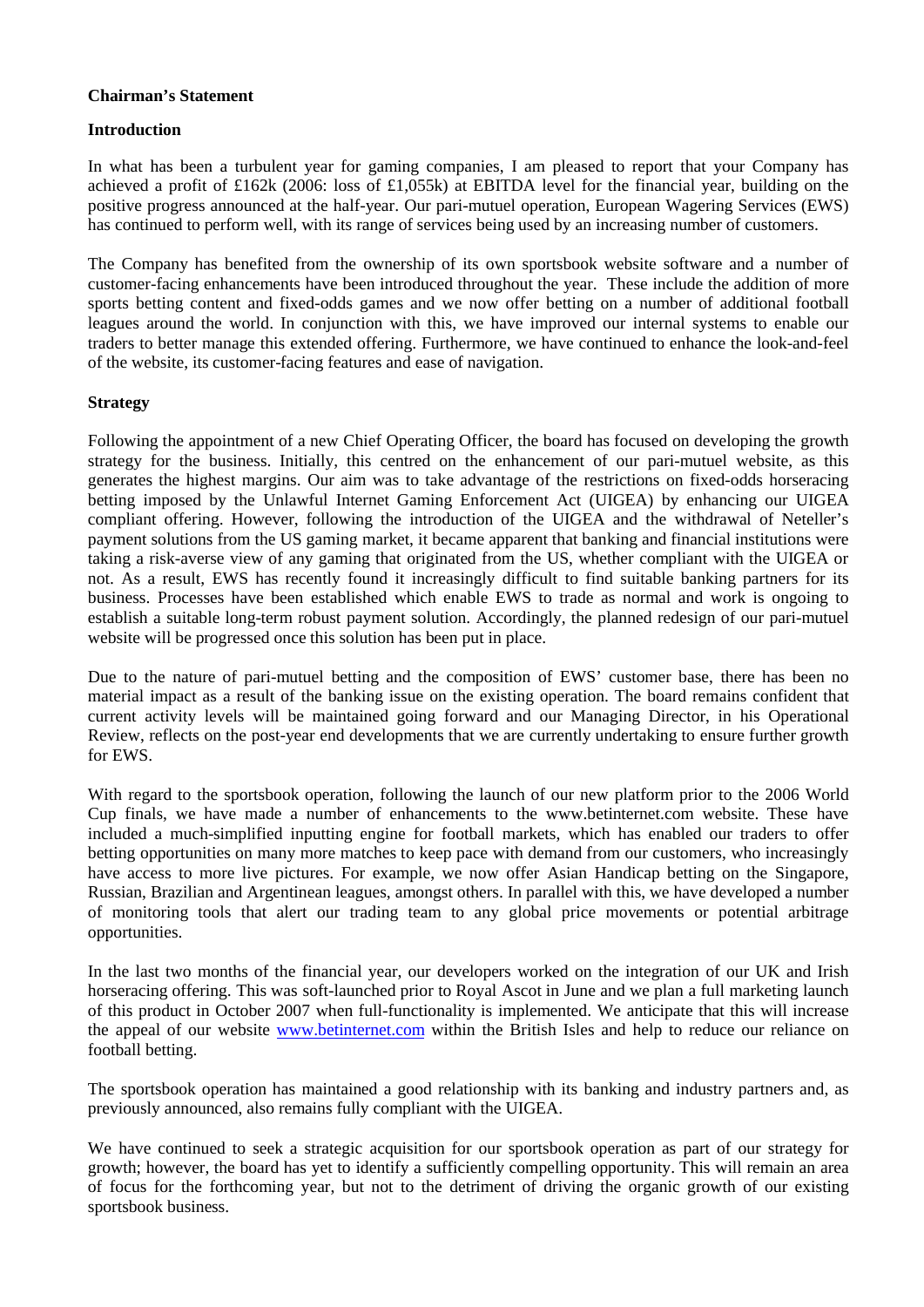# **Overview of Results**

During the period under review, group turnover was £87m (2006: £68m) and gross profit was £3.0m (2006: £2.3m).

Revenue growth has continued to be strong for EWS with turnover rising to £25m for the period (2006:£10m). This is generated from a number of channels: our telephone call centre, direct business through our totalisator hub and our website, www.link2bet.com.

The casinos and games provide the majority of revenue for the sportsbook. However, customers are still coming to our website to bet on sports, particularly football and Asian Handicaps, where we have enhanced our offering over the course of the last year.

A more detailed analysis of the results is presented in the Operational Review on page 5.

# **Fund Raising**

The Company was able to fund the continual development of its sportsbook website www.betinternet.com, through the issue of a convertible loan note to our major shareholder, Burnbrae Ltd, raising £300,000 before costs. The Company has set aside some of these funds for the development of the pari-mutuel website, as mentioned above.

# **Executive Changes**

As announced earlier this year, Ed Comins joined as Chief Operating Officer for EWS in February 2007. Ed's experience and contacts within the pari-mutuel industry are already having a positive impact on the business.

# **Company Reorganisation**

As a consequence of some of the issues that we have experienced with EWS' banking arrangements, the board, in conjunction with its lawyers, has reviewed the existing structure of the Company. Following this review, the board intends to re-organise the betinternet.com sportsbook portal and the EWS pari-mutuel businesses. The operations and trading names of both businesses will be unaffected by this change. Subject to shareholder approval, the board intends to change the name of the Company to more accurately reflect its role in the group. A Special Resolution will be tabled at the forthcoming Annual General Meeting to effect this change.

# **Summary**

Anyone involved within the gaming sector, either as a shareholder or an employee, could not have anticipated the changes that have taken place over the course of the last year. There has been a less than positive focus on the sector, but throughout these volatile times the Company's executive has managed to steer a course through these challenges to bring the business to profitability at EBITDA level.

During the next financial year, we intend to focus on further development and promotion of the sportsbook to broaden its global appeal and bring sustained profitability to this part of the operation. Through the utilisation of more technically advanced or third-party systems we anticipate being able to grow our offering without the need for additional personnel.

For EWS, there remain a number of unrealised opportunities for growth in our pari-mutuel business. We are hopeful of an early clarification of instructions to financial institutions regarding dealing with pari-mutuel wagering in respect of the UIGEA. This clarification will enable a continuation of the growth that we have experienced during the last 18 months.

I would like to take this opportunity to express my thanks to the staff at betinternet.com, who have proved to be both adaptable and committed to the success of the Company.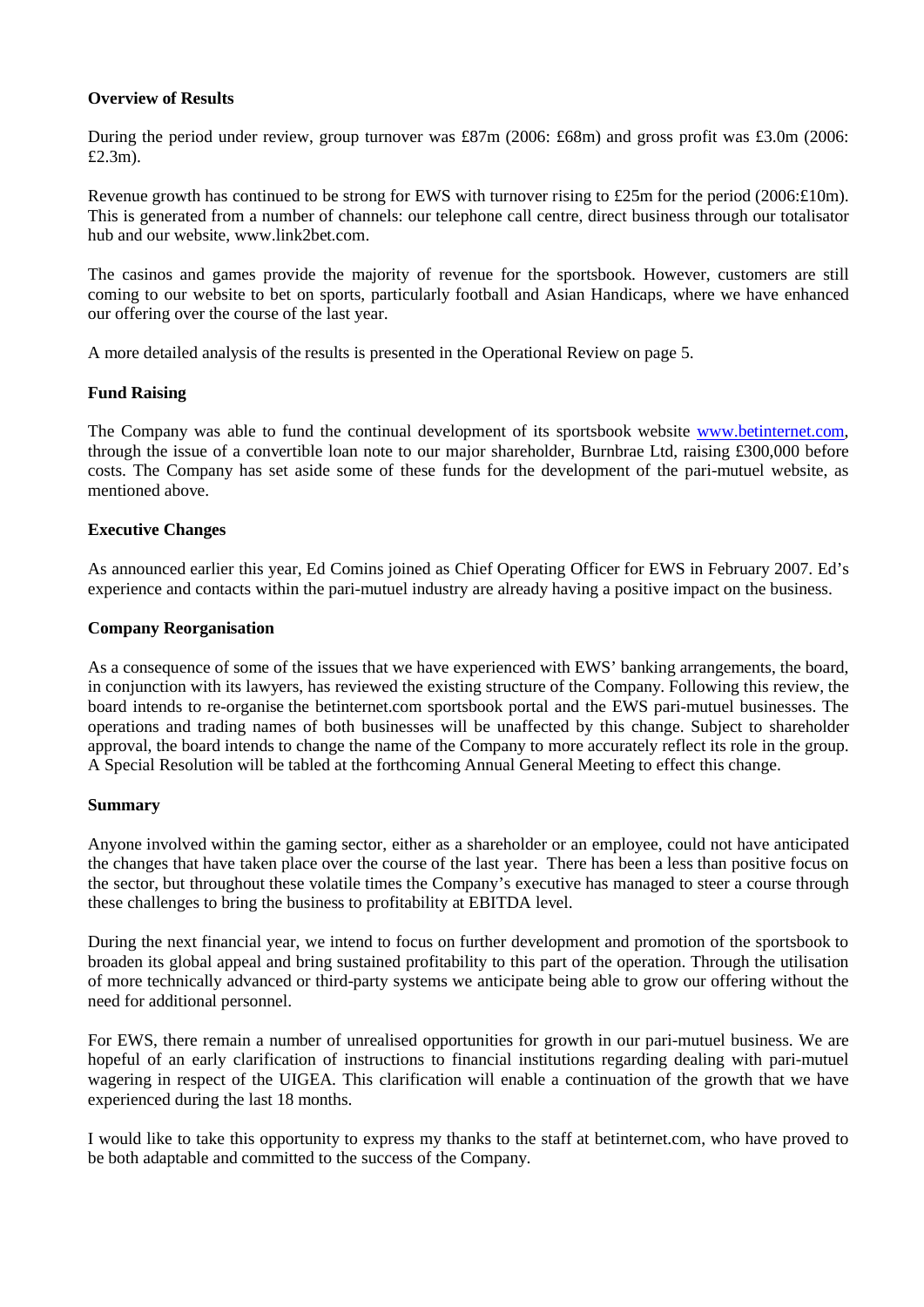# **Operational Review**

The financial year started with the roll-out of the new website for the sportsbook and the promotion of our newly integrated casino and gaming products. This is the platform on which we have continued to build our product offering and we have made a number of enhancements, both customer-facing and internal, during the course of the year. We have concentrated on increasing content, improving customer navigation and enhancing our marketing through more graphically appealing promotional content.

The main regional focus of the sportsbook remains in the Far East, where the betinternet brand has a strong reputation. We also continue to attract customers from Europe, especially the United Kingdom, which is now our second biggest market for active customers, where our affiliate partners greatly assist with registrations.

We are keen to grow our presence in Europe, whilst not losing sight of the fact that the Far East will remain our core market. This expansion will have the additional advantage of spreading our business across sports other than football, which in the 2006/07 financial year was responsible for three-quarters of the stake money placed on singles bets.

The margin on sports betting has increasingly come under pressure. Our competitors in the Far East market operate on a considerably lower return than is traditionally achieved in Europe and in order to compete, we have seen some erosion of the margin percentage that we can achieve from customers in this region. However, the increase in revenues that we have achieved from the casinos and fixed-odds games means that this reduction in sports betting margin is less critical than it once would have been. There is a continued influence on sports prices from arbitrage play; either through customers playing the differences between the Eastern and Western bookmakers' odds or through the betting exchanges. In order to minimise the effect of this, we have introduced a number of real-time reporting systems that alert our traders to potential global arbitrage opportunities and we take a view on individual customers who are active only in arbitrage play.

We have postponed the introduction of Mahjong, taking the view that this game has yet to establish itself online - although we will continue to review this, as we will for the addition of an Asian-style Poker offering. The requests of our customers help determine our prioritisation of website enhancements.

We were unable to progress with our proposed white-label partner due to legislative changes in Russia, which was the proposed launch country.

Our pari-mutuel operation, EWS, has progressed very well through the period, with the extensive range of services that we provide appealing to a wider customer base. As mentioned in the Chairman's Statement, the operation has had to manage through some challenges in the second half of the year and these have diverted the management's attention away from our growth strategy, whilst we addressed some aspects of the business that were affected by the fall-out from the UIGEA. The fact that the operation maintained its revenues throughout this period demonstrates its resilience and the loyalty shown by our customers.

# **Results**

The results show a profit at EBITDA level for the year, which meets our initial expectations despite a number of unexpected challenges throughout the latter half of the year. EWS has been the main driver of revenue growth but we have also seen a sustainable revenue stream from the casinos and games offerings and the positive impact of the World Cup finals in June 2006 on the sportsbook.

The group operating loss was much reduced to £0.076m (2006: £1.821m operating loss).

Through an increasingly efficient operation and the introduction of enhanced technologies, we have further reduced our overheads by 15% to £2.8m (2006:£3.3m).

# **Current trading and outlook**

The business has continued to operate according to expectations during the first quarter of the new financial year, which included periods of limited football content for the sportsbook during June and July. Casinos and games turnover has remained strong and we have seen a number of higher-staking customers playing our live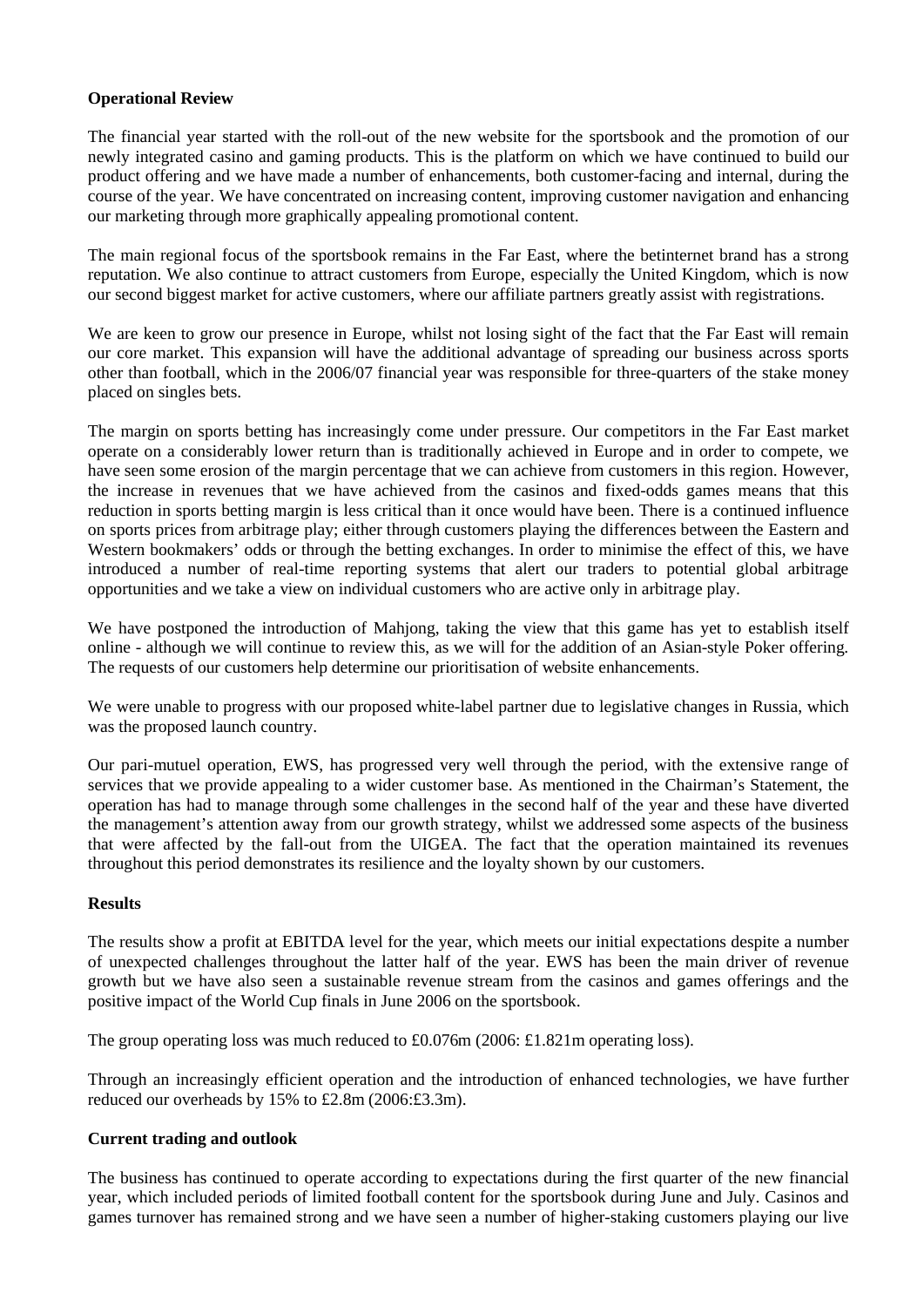dealer product throughout this period. The introduction of UK and Irish horseracing has generated an initial small revenue stream and I anticipate this will grow noticeably once we start our marketing for this product in October 2007.

There has been a limited impact on EWS' profit from the previously discussed banking issue and our initial estimate is that EWS' profit will reduce by approximately £50k as a result of this. However, we have now integrated an initial payment solution which enables EWS to trade as normal and are currently in the process of integrating further solutions which should ensure its profits return to previous levels within a short time-frame. We are now able to turn our focus to our growth strategy for our business by seeking additional content and making enhancements to the website offering.

The board was also pleased to note that the Isle of Man was included on the United Kingdom's 'White List' for jurisdictions where licencees will be allowed to advertise in the UK under the new Gambling Act, which took effect from 1 September 2007. The duty payable on bets originating from the UK has also been reduced from 15% to 1.5%. As a result, the promotion of our new horse racing offering will be more beneficial as the Company will retain a larger part of any gross margin.

The Company has made very good progress in many areas of its operation during the last year and has overcome a number of challenges that have affected the industry. I am confident that in the forthcoming year the Company will continue to advance by broadening its customer base, improving its technical systems and increasing its product portfolio.

**Garry Knowles Managing Director**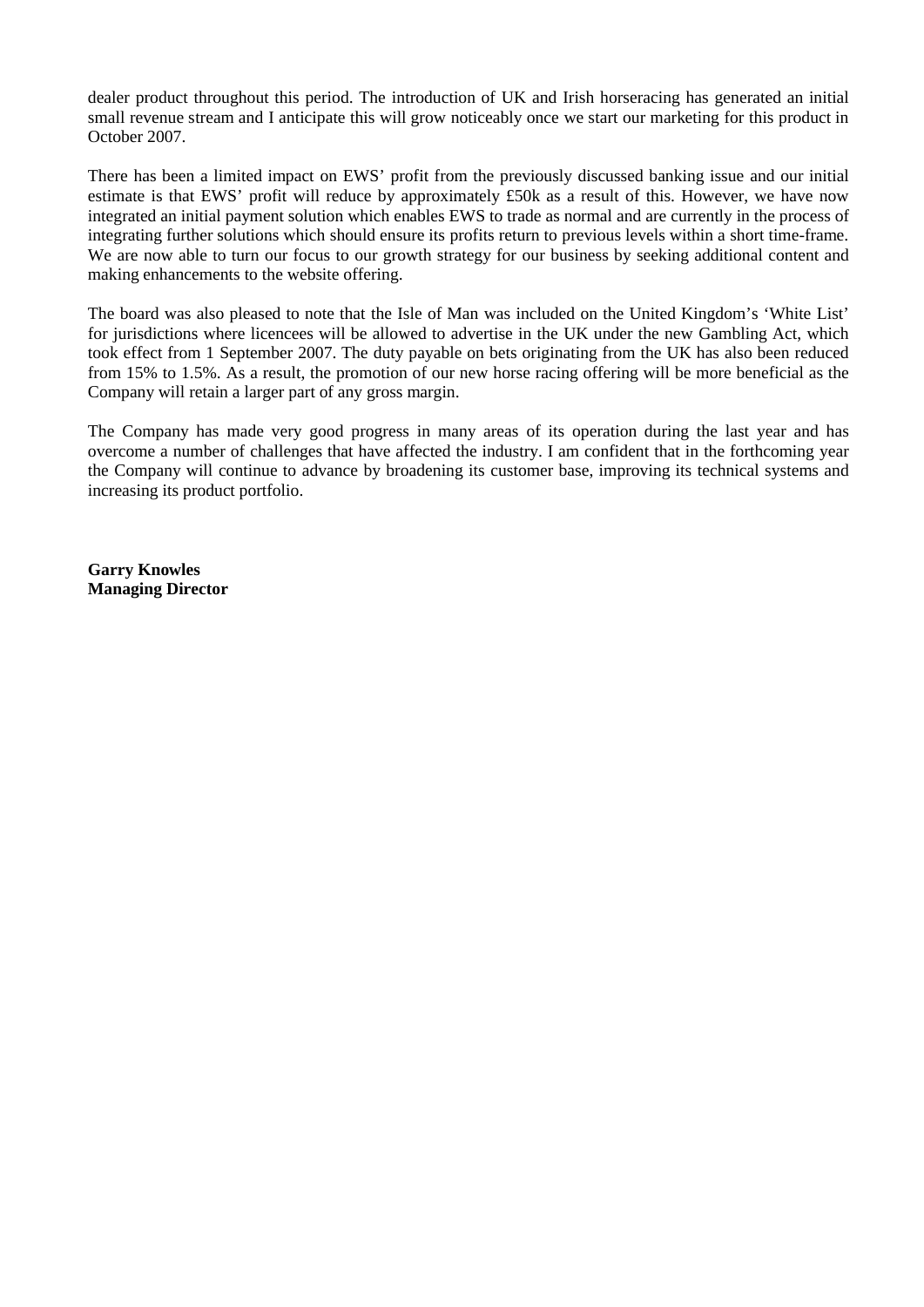# **Consolidated Profit and Loss Account for the period ended 27 May 2007**

|                                                                                      | Note | 2007<br>£000 | 2006<br>£000          |
|--------------------------------------------------------------------------------------|------|--------------|-----------------------|
| <b>Turnover</b>                                                                      |      |              |                       |
| Betting stakes received                                                              |      |              |                       |
| Sportsbook                                                                           |      | 62,374       | 57,496                |
| Pari-Mutuel                                                                          |      | 24,750       | 10,073                |
| <b>Total group turnover</b>                                                          | 1    | 87,124       | 67,569                |
| <b>Cost of sales</b>                                                                 |      |              |                       |
| Winnings paid and bets laid off                                                      | 1    | (84,157)     | (65,246)              |
| Betting duty paid                                                                    | 1    | (17)         | (58)<br>----------    |
| <b>Gross profit</b>                                                                  | 1    | 2,950        | 2,265                 |
| Administration expenses                                                              |      | (2,838)      | (3,320)               |
| Other operating income                                                               |      | 50           |                       |
| Earnings before interest, tax, depreciation and amortisation                         |      | 162          | (1,055)               |
| Depreciation                                                                         |      | (166)        | (268)                 |
| Share-based costs                                                                    |      | (29)         |                       |
| Amortisation of goodwill                                                             |      | (43)         | (498)                 |
| <b>Total operating loss</b>                                                          |      | (76)         | (1,821)               |
| Interest paid                                                                        |      | (18)         | (87)                  |
| Interest received                                                                    |      | 25           |                       |
| Loss on ordinary activities before and after taxation and retained loss for the year |      | (69)         | ----------<br>(1,904) |
| Basic and diluted loss per share (pence)                                             | 2    | (0.03)       | (1.18)                |
|                                                                                      |      |              |                       |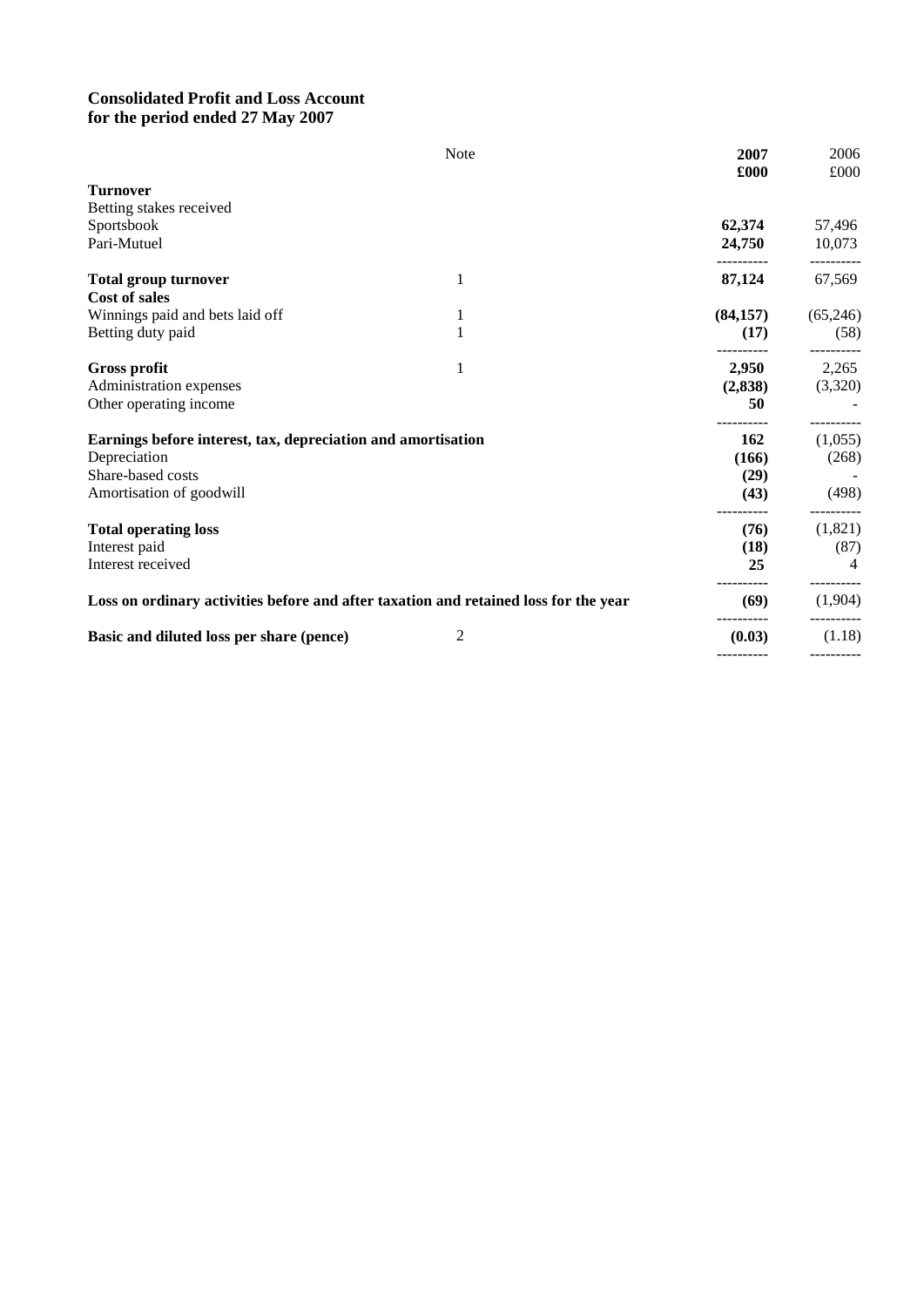# **Consolidated Balance Sheet for the period ended 27 May 2007**

|                                              | 2007        | 2007       | 2006      | 2006       |
|----------------------------------------------|-------------|------------|-----------|------------|
|                                              | £000        | £000       | £000      | £000       |
| <b>Fixed assets</b>                          |             |            |           |            |
| Intangible assets                            |             |            |           | 43         |
| Tangible assets                              |             | 284        |           | 224        |
| Investments                                  |             | 313        |           | 271        |
|                                              |             | 597        |           | 538        |
| <b>Current assets</b>                        |             |            |           |            |
| Debtors                                      | 812         |            | 549       |            |
| Cash at bank and in hand                     | 455         |            | 458       |            |
|                                              | 1,267       |            | 1,007     |            |
| <b>Creditors</b>                             | ----------- |            | --------- |            |
| Amounts falling due within one year          | (1,498)     |            | (1,490)   |            |
| Net current liabilities                      |             | (231)      |           | (483)      |
| <b>Creditors</b>                             |             |            |           |            |
| Amounts falling due after more than one year |             | (300)      |           |            |
| Net assets                                   |             | 66         |           | 55         |
| <b>Capital and reserves</b>                  |             |            |           |            |
| Called up share capital                      |             | 1,970      |           | 1,969      |
| Share premium                                |             | 9,600      |           | 9,550      |
| Share option reserve                         |             | 29         |           |            |
| Profit and loss account                      |             | (11, 533)  |           | (11, 464)  |
| <b>Equity shareholders' funds</b>            |             | 66         |           | 55         |
|                                              |             | ---------- |           | ---------- |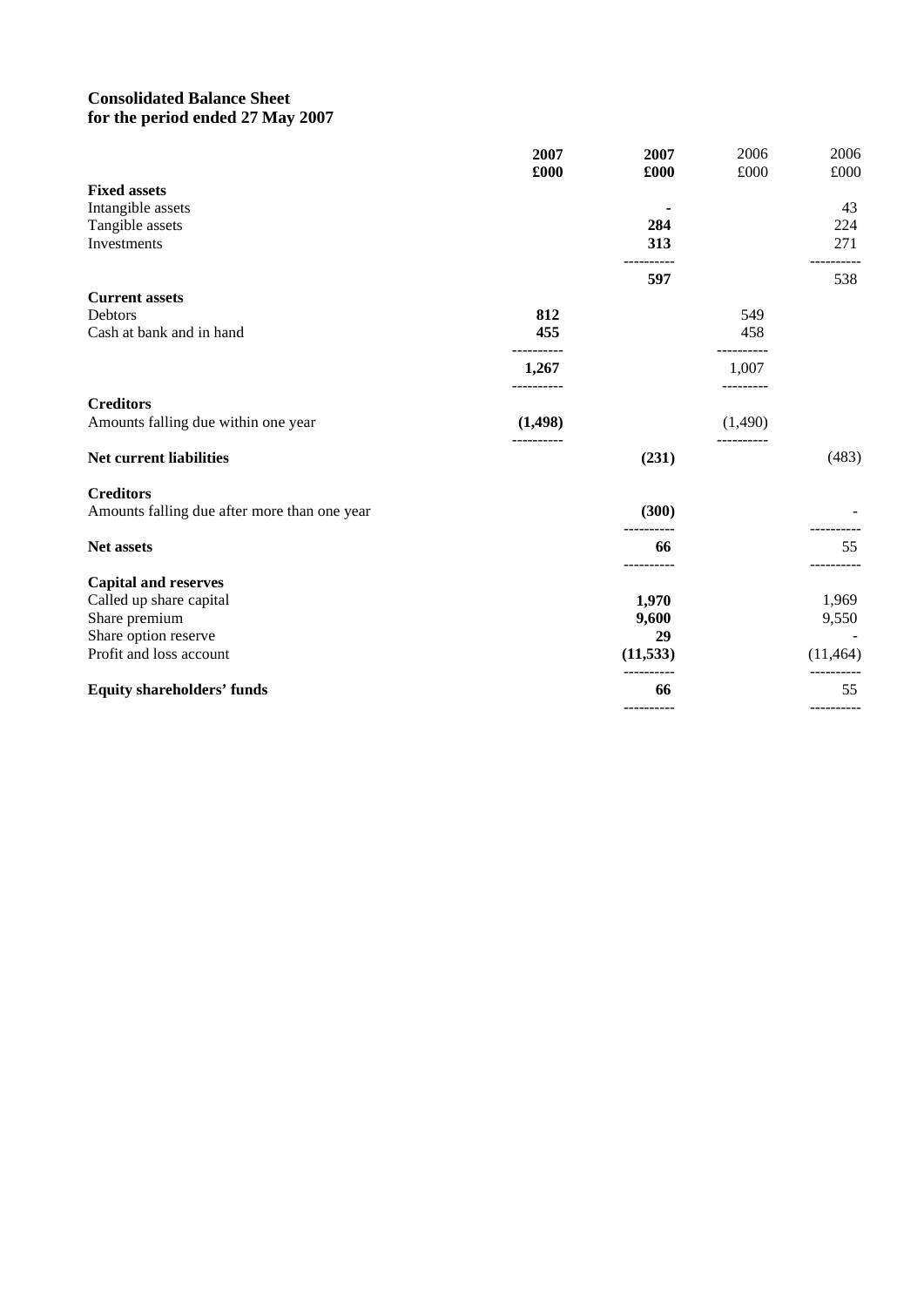# **Consolidated Cash Flow Statement for the period ended 27 May 2007**

|                                                           | Note | 2007  | 2006      |
|-----------------------------------------------------------|------|-------|-----------|
|                                                           |      | £000  | £000      |
| Net cash outflow from operating activities                | 3    | (197) | (1, 467)  |
| Returns on investments and servicing of finance           |      |       | (83)      |
| Capital expenditure                                       |      | (226) | (141)     |
| Acquisition                                               | 4    | (42)  | (188)     |
| Cash outflow before use of liquid resources and financing |      | (458) | (1,879)   |
| Financing                                                 | 4    | 351   | 1,738     |
| Decrease in cash during the period                        |      | (107) | (141)     |
|                                                           |      |       |           |
| Reconciliation of net cash flow to movement in net funds  |      |       |           |
|                                                           |      | 2007  | 2006      |
|                                                           |      | £000  | £000      |
| Operating net funds                                       |      | 338   | 479       |
| Decrease in cash during the period                        |      | (107) | (141)     |
| Closing net funds                                         | 5    | 231   | 338       |
|                                                           |      |       | --------- |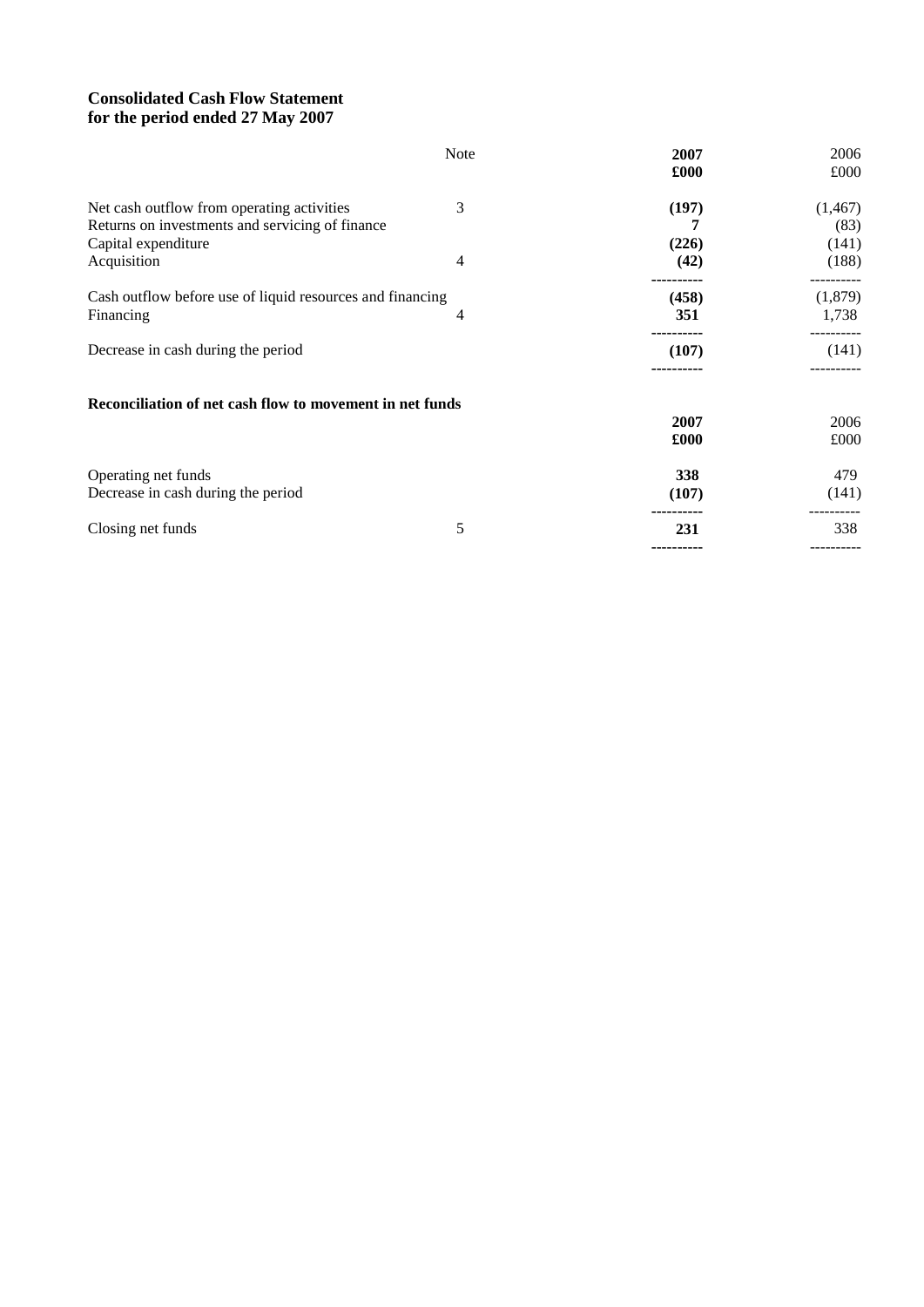**Notes to the Accounts**

#### **1 Segmental Analysis Period ended 27 May 2007**

|                                                                   | <b>Sportsbook</b><br>£000 | <b>Pari-Mutuel</b><br>£000 | <b>Total</b><br>£000 |
|-------------------------------------------------------------------|---------------------------|----------------------------|----------------------|
| <b>Betting stakes received</b><br>Winnings paid and bets laid off | 62,374<br>(60, 829)       | 24,750<br>(23,328)         | 87,124<br>(84, 157)  |
| <b>Gross Margin</b>                                               | ----------<br>1,545       | ----------<br>1,422        | 2,967                |
| $\frac{0}{0}$                                                     | 2.5%                      | 5.7%                       |                      |
| <b>Betting Duty</b>                                               |                           |                            | (17)                 |
| <b>Gross Profit</b>                                               |                           |                            | 2,950                |
| Period ended 28 May 2006                                          | <b>Sportsbook</b><br>£000 | Pari-Mutuel<br>£000        | <b>Total</b><br>£000 |
| Betting stakes received<br>Winnings paid and bets laid off        | 57,496<br>(56, 146)       | 10,073<br>(9,100)          | 67,569<br>(65,246)   |
| Gross margin                                                      | 1,350                     | 973                        | 2,323                |
| $\%$<br>Betting duty                                              | 2.3%                      | 9.7%                       | (58)                 |
| Gross profit                                                      |                           |                            | 2,265                |
|                                                                   |                           |                            |                      |

In line with the development of our one stop entertainment website, casino and games results are now included under the sportsbook segment.

No analysis related to geographic segmental information is disclosed as the directors of the Company are of the opinion that all the Group's activities arise from transactions where the geographical environments are subject to similar risks and returns.

#### **2 Loss per share**

The basic loss per share is calculated by dividing the losses attributable to ordinary shareholders by the weighted average number of ordinary shares during the year.

Calculation of loss per share is based on losses of £68,781 (2006: £1,903,950) and the weighted average number of ordinary shares being the equivalent of 196,958,908 (2006: 161,915,279) ordinary 1p shares. An adjustment for the dilutive effect of share options in the period has not been reflected in the calculation of the diluted loss per share as the effect would have been anti-dilutive.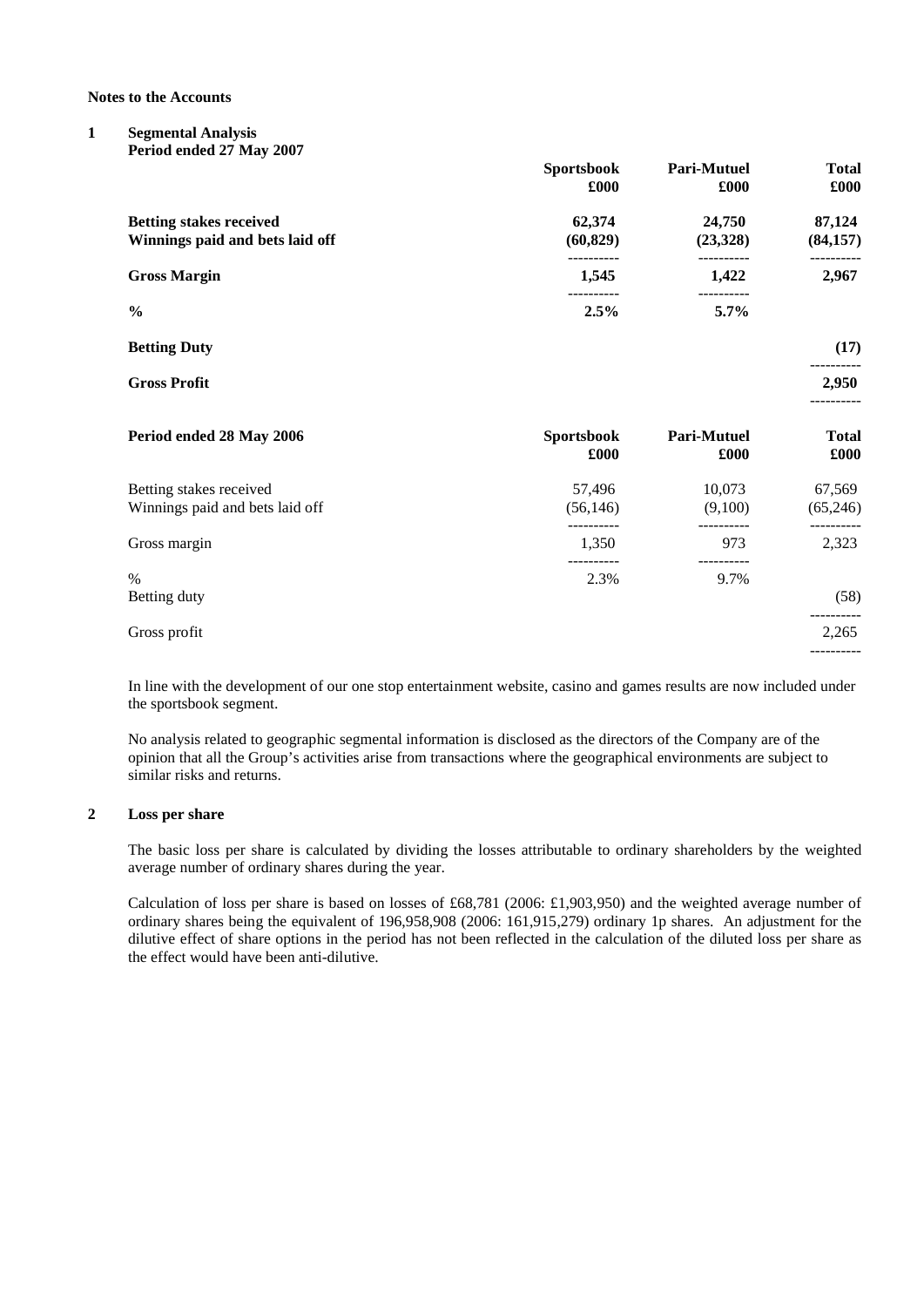#### **Notes to the Accounts (continued)**

#### **3 Reconciliation of operating loss to net cash outflow from operating activities**

|                                            |                                                                       |                    | 2007<br>£000        | 2006<br>£000       |
|--------------------------------------------|-----------------------------------------------------------------------|--------------------|---------------------|--------------------|
|                                            | <b>Operating loss</b>                                                 |                    | (76)                | (1,821)            |
|                                            | Share-based costs                                                     |                    | 29                  |                    |
|                                            | Depreciation and amortisation charges                                 |                    | 209                 | 766                |
|                                            | Increase in debtors                                                   |                    | (263)               | (342)              |
|                                            | Decrease in creditors                                                 |                    | (96)                | (70)<br>---------- |
|                                            | Net cash outflow from operating activities                            |                    | (197)<br>-------    | (1, 467)           |
| 4                                          | Analysis of cash flows for headings netted in the cash flow statement |                    |                     |                    |
|                                            |                                                                       |                    | 2007                | 2006               |
|                                            |                                                                       |                    | £000                | £000               |
|                                            | <b>Acquisition</b>                                                    |                    |                     |                    |
|                                            | Investment                                                            |                    | (42)<br>----------  | (188)              |
|                                            |                                                                       |                    | (42)                | (188)              |
|                                            | <b>Financing</b>                                                      |                    |                     |                    |
|                                            | Issue of new shares including share premium                           |                    | 51                  | 1,801              |
|                                            | Amounts falling due after more than one year                          |                    | 300                 | (63)               |
|                                            |                                                                       |                    | 351                 | 1,738              |
| 5                                          | Analysis of net funds                                                 | At 29 May 2006     | <b>Cash Flow</b>    | At 27 May          |
|                                            |                                                                       |                    |                     | 2007               |
|                                            |                                                                       | £000               | £000                | £000               |
| Cash in hand and at bank<br>Bank overdraft |                                                                       | 458                | (3)                 | 455                |
|                                            |                                                                       | (120)              | (104)               | (224)              |
|                                            |                                                                       | -----------<br>338 | __________<br>(107) | ----------<br>231  |
|                                            |                                                                       |                    |                     |                    |

#### **6 Basis of preparation of the final statements**

(i) The results for the period ended 27 May 2007 are prepared in accordance with applicable UK accounting standards, using the same account policies as set out in the group accounts for the year ended 28 May 2006 with the exception of FRS 20 – share based payments, which has been adopted in the period under review.

The fair value of share options granted is recognised as an employee expense with corresponding increase in equity. Fair value has been determined using the Black Scholes model. There is no charge to the prior year.

These preliminary statements are unaudited, but have been reviewed, in accordance with Auditing Practices Board guidance by the Auditors, KPMG Audit LLC, whose report will be included in the report and accounts to be sent to shareholders.

- (ii) The abridged accounts for the year to 28 May 2006 are an extract from the full group accounts for that period on which an unqualified report was made by the group's auditors and which have been delivered to the Registrar of Companies.
- (iii) In preparing these financial statements the directors considered the adequacy of the cash resources and working capital available to the group for the next 12 months.